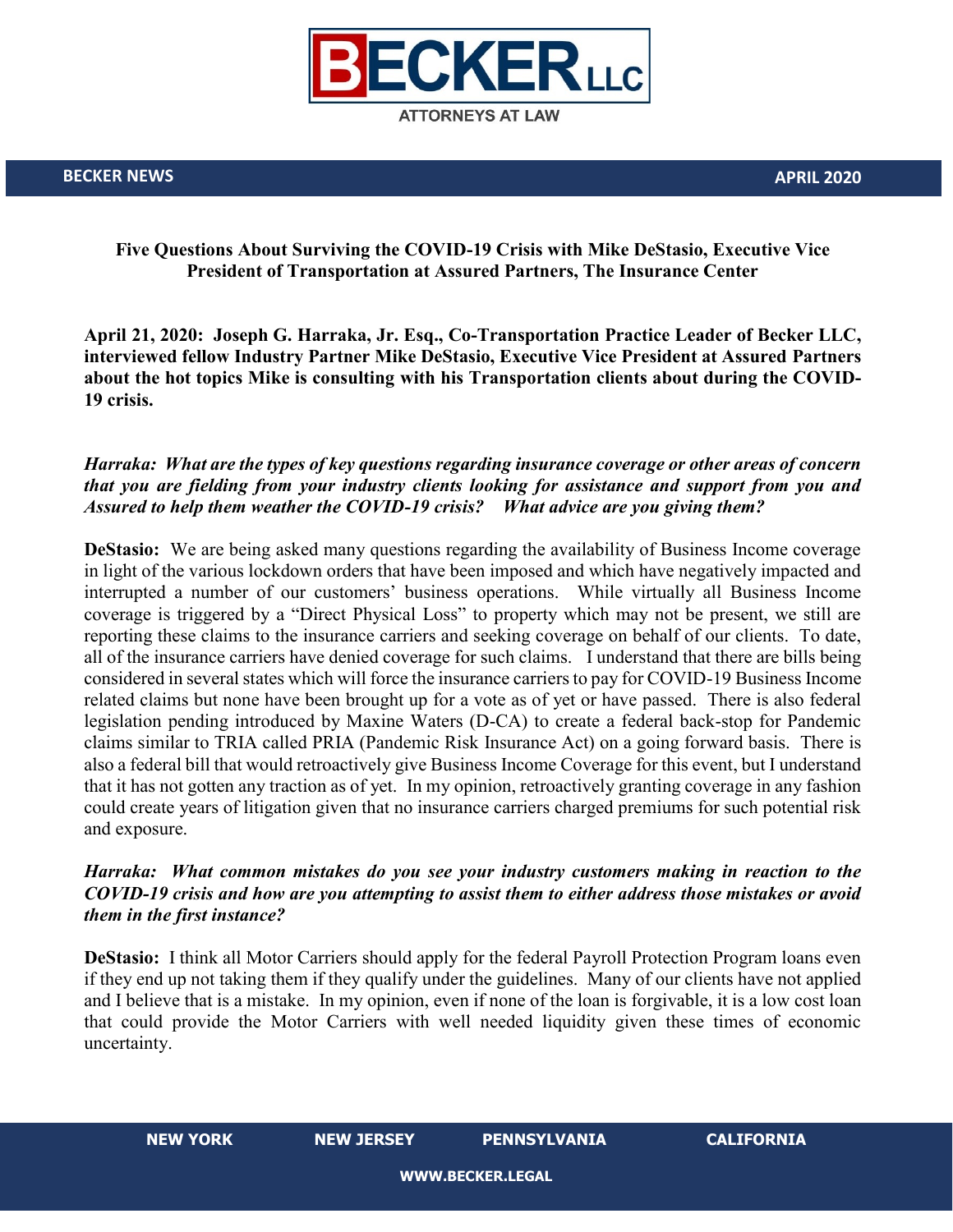

# **Five Questions About Surviving the COVID-19 Crisis with Mike DeStasio, Executive Vice President from Assured Partners**

*Continued…/*

# *Harraka: Is there any action(s) that your industry customers can take at this time to better handle and navigate the economic issues that they face by way of modifying or altering their insurance coverages?*

**DeStasio:** They should endeavor to review their risk exposures and discuss with their insurance broker if any adjustments need to be made mid-policy term. They also need to review where their freight comes from and assess future business flow in that market so as to address potential dislocations in a certain marketplace. By way of example, we have had many Auto Carriers change their business model for the time being and deliver General Dry Freight instead given the current business and economic environment in which they need to operate.

*Harraka: Many auto insurance carriers are offering their customers rebates and/or discounts based on the fact that many of their customers are significantly reducing their driving at this time, do you see that happening in the Trucking and Transportation industry with the carriers that issue coverage to your types of clients? Or do you see the opposite occurring with respect to commercial drivers and the amount of time on the road and mileage has actually increased during the lockdowns that are taking place?* 

**DeStasio:** While it is on an insurance carrier by carrier basis, most insurance companies have granted relief in the way of reducing Units, Miles or Gross Receipts minimums. In addition, we have seen some Insurance carriers allowing Motor Carriers to delete owned units mid-policy term to reduce and adjust their premiums. Finally, we have observed a willingness on the part of some insurance carriers to agree to a reduction of payroll mid-policy term for Workers Compensation Coverage ratings and premium charge purposes.

# *Harraka: Other than offering advice on insurance coverages and addressing and managing your customers' risk profiles, have you and Assured been offering your industry customers any other business support to assist them with handling the COVID-19 crisis and the economic dislocation that is arising from that crisis?*

**DeStasio:** As well as advice for coverages and reductions in exposure, Assured has offered a series of "Town Hall" video conference meetings on a weekly basis. We have also republished various information and email blasts that various trucking associations to which we belong have posted on their web pages to help educate and update our clients on a regular basis. We pride ourselves at Assured in assisting our customers and supporting them throughout the policy year and not just at renewal time particularly in times like this when they face significant challenges in an unprecedented environment.